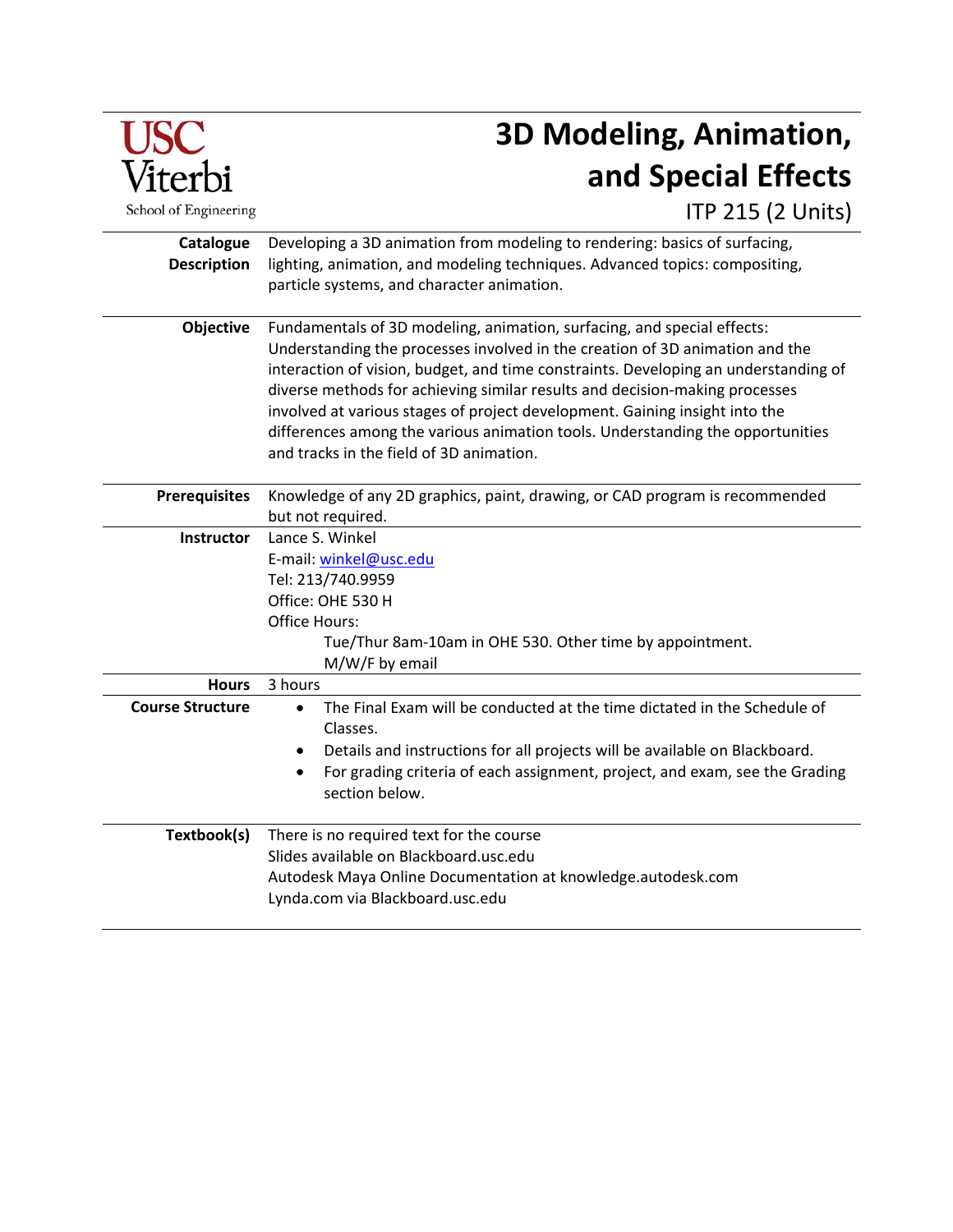| <b>Grading</b>       | Planets = $10$ points                                                                 |
|----------------------|---------------------------------------------------------------------------------------|
|                      | Cityscape 1 of $7 = 10$ points                                                        |
|                      | Cityscape 2 of $7 = 10$ points                                                        |
|                      | Cityscape 3 of $7 = 10$ points                                                        |
|                      | Cityscape 4 of $7 = 10$ points                                                        |
|                      | Cityscape 5 of $7 = 10$ points                                                        |
|                      | Cityscape 6 of $7 = 10$ points                                                        |
|                      | Cityscape 7 of 7 - Finished Rendered = 20 points                                      |
|                      | Chess Animation 1 of $3 = 10$ points                                                  |
|                      | Chess Animation 2 of $3 = 10$ points                                                  |
|                      | Chess Animation 3 of $3$ – Finished Rendered = 20 points                              |
|                      | Final project = $60$ points                                                           |
|                      | Final Exam = 30 points                                                                |
|                      | Attendance and Participation = 30 points                                              |
|                      | Total = 250 points                                                                    |
|                      |                                                                                       |
| <b>Grading Scale</b> | Letter grades will be assigned according to the following scale:                      |
|                      | $93%+$<br>A                                                                           |
|                      | 90-92%<br>A-                                                                          |
|                      | 87-89%<br>B+                                                                          |
|                      | 83-86%<br>B                                                                           |
|                      | 80-82%<br>$B -$                                                                       |
|                      | 77-79%<br>C+                                                                          |
|                      |                                                                                       |
|                      | 73-76%<br>C                                                                           |
|                      | 70-72%<br>$C-$                                                                        |
|                      | 69<br>D+                                                                              |
|                      | 67-68<br>D                                                                            |
|                      | 66<br>D-                                                                              |
|                      | F<br>65 and below                                                                     |
|                      | Half percentage points will be rounded up to the next whole percentage. So for        |
|                      | instance, 89.5% is an A-, but 89.4% is a B+.                                          |
|                      |                                                                                       |
| <b>Homework</b>      | All homework will be submitted on Blackboard. Detailed instructions and resources     |
|                      | for each assignment will be posted on Blackboard along. http://blackboard.usc.edu     |
|                      |                                                                                       |
| <b>Policies</b>      | Make-up policy for exams: To make up for a missed exam, the student must provide      |
|                      | a satisfactory reason (as determined by the instructor) along with proper             |
|                      | documentation. Make-up exams are generally only offered in emergency situations.      |
|                      |                                                                                       |
|                      | Before logging off a computer, students must ensure that they have saved any work     |
|                      | to either a USB drive or a service such as Dropbox. Any work saved to the computer    |
|                      | will be erased after restarting the computer. ITP is not responsible for any work     |
|                      | lost.                                                                                 |
|                      |                                                                                       |
|                      | ITP offers Open Lab use for all students enrolled in ITP classes. These open labs are |
|                      | held beginning the second week of classes through the last week of classes. Hours     |
|                      | are listed at: http://itp.usc.edu/labs/.                                              |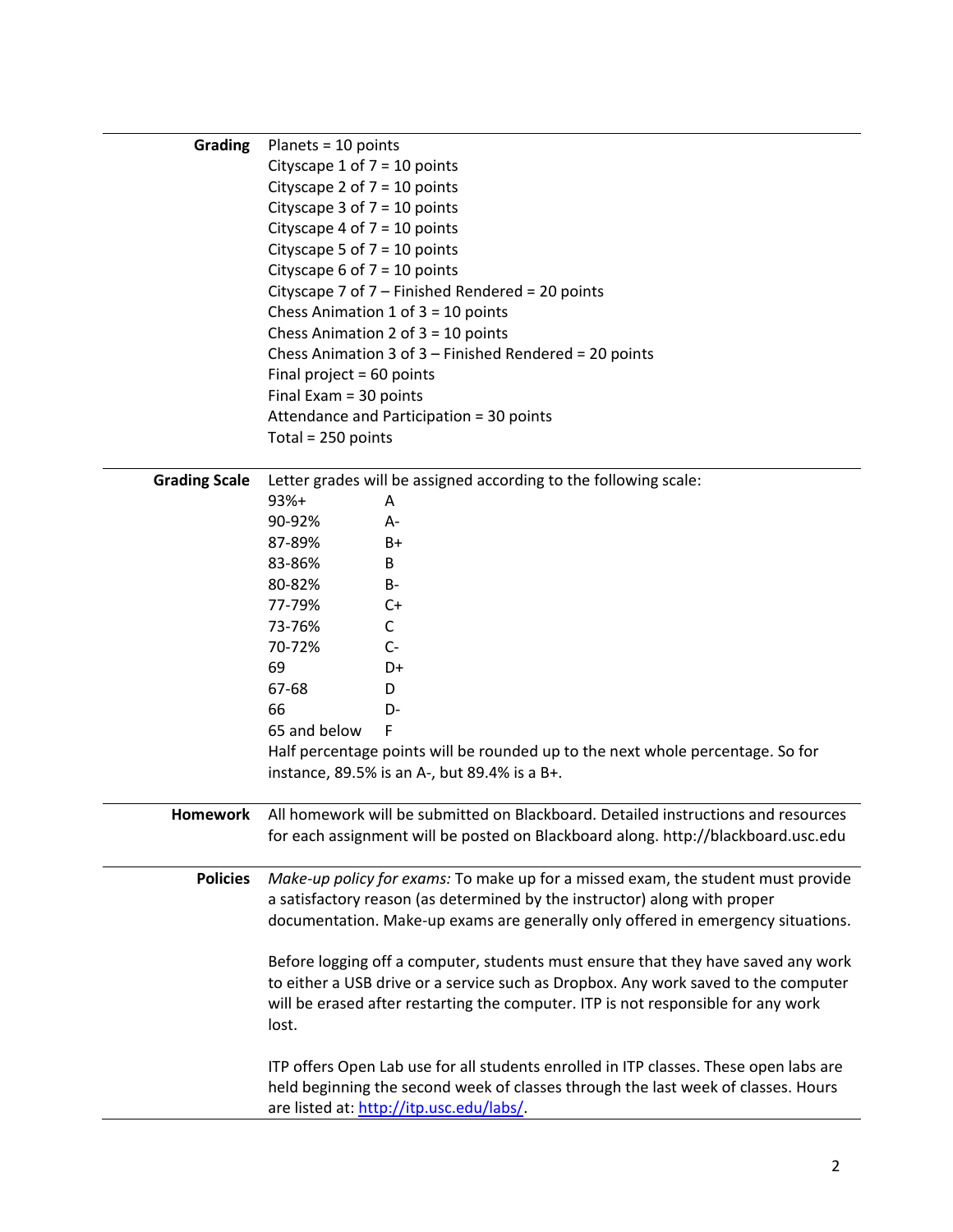# **Statement on Academic Conduct and Support Systems Academic Conduct**

Plagiarism – presenting someone else's ideas as your own, either verbatim or recast in your own words – is a serious academic offense with serious consequences. Please familiarize yourself with the discussion of plagiarism in *SCampus* in Section 11, *Behavior Violating University Standards* [https://scampus.usc.edu/1100](https://scampus.usc.edu/1100-behavior-violating-university-standards-and-appropriate-sanctions/) [behavior-violating-university-standards-and-appropriate-sanctions/.](https://scampus.usc.edu/1100-behavior-violating-university-standards-and-appropriate-sanctions/) Other forms of academic dishonesty are equally unacceptable. See additional information in *SCampus* and university policies on scientific misconduct, [http://policy.usc.edu/scientific-misconduct/.](http://policy.usc.edu/scientific-misconduct/)

Discrimination, sexual assault, and harassment are not tolerated by the university. You are encouraged to report any incidents to the *Office of Equity and Diversity*  <http://equity.usc.edu/> or to the *Department of Public Safety*  [http://capsnet.usc.edu/department/department-public-safety/online](http://capsnet.usc.edu/department/department-public-safety/online-forms/contact-us)[forms/contact-us.](http://capsnet.usc.edu/department/department-public-safety/online-forms/contact-us) This is important for the safety whole USC community. Another member of the university community – such as a friend, classmate, advisor, or faculty member – can help initiate the report, or can initiate the report on behalf of another person. *The Center for Women and Men* [http://www.usc.edu/student](http://www.usc.edu/student-affairs/cwm/)[affairs/cwm/](http://www.usc.edu/student-affairs/cwm/) provides 24/7 confidential support, and the sexual assault resource center webpage [sarc.usc.edu](http://sarc.usc.edu/) describes reporting options and other resources.

# **Support Systems**

|                   | A number of USC's schools provide support for students who need help with<br>scholarly writing. Check with your advisor or program staff to find out more.<br>Students whose primary language is not English should check with the American<br>Language Institute http://dornsife.usc.edu/ali, which sponsors courses and<br>workshops specifically for international graduate students. The Office of Disability<br>Services and Programs<br>http://sait.usc.edu/academicsupport/centerprograms/dsp/home_index.html<br>provides certification for students with disabilities and helps arrange the relevant |
|-------------------|--------------------------------------------------------------------------------------------------------------------------------------------------------------------------------------------------------------------------------------------------------------------------------------------------------------------------------------------------------------------------------------------------------------------------------------------------------------------------------------------------------------------------------------------------------------------------------------------------------------|
|                   | accommodations. If an officially declared emergency makes travel to campus                                                                                                                                                                                                                                                                                                                                                                                                                                                                                                                                   |
|                   | infeasible, USC Emergency Information http://emergency.usc.edu/ will provide                                                                                                                                                                                                                                                                                                                                                                                                                                                                                                                                 |
|                   | safety and other updates, including ways in which instruction will be continued by                                                                                                                                                                                                                                                                                                                                                                                                                                                                                                                           |
| A Further Note on | means of blackboard, teleconferencing, and other technology.<br>In this class, all homework submissions will be compared with current, previous,                                                                                                                                                                                                                                                                                                                                                                                                                                                             |
| Plagiarism        | and future students' submissions using MOSS, which is a code plagiarism                                                                                                                                                                                                                                                                                                                                                                                                                                                                                                                                      |
|                   | identification program. If your code significantly matches another student's                                                                                                                                                                                                                                                                                                                                                                                                                                                                                                                                 |
|                   | submission, you will be reported to SJACS with the recommended penalty of an F in<br>the course.                                                                                                                                                                                                                                                                                                                                                                                                                                                                                                             |
|                   | It is okay to discuss solutions to specific problems with other students, but it is not<br>okay to look through another student's code or source material. It does not matter<br>if this code is online or from a student you know, it is cheating. Do not share your<br>code with anyone else in this or a future section of the course, as allowing someone<br>else to copy your code carries the same penalty as you copying the work yourself.                                                                                                                                                           |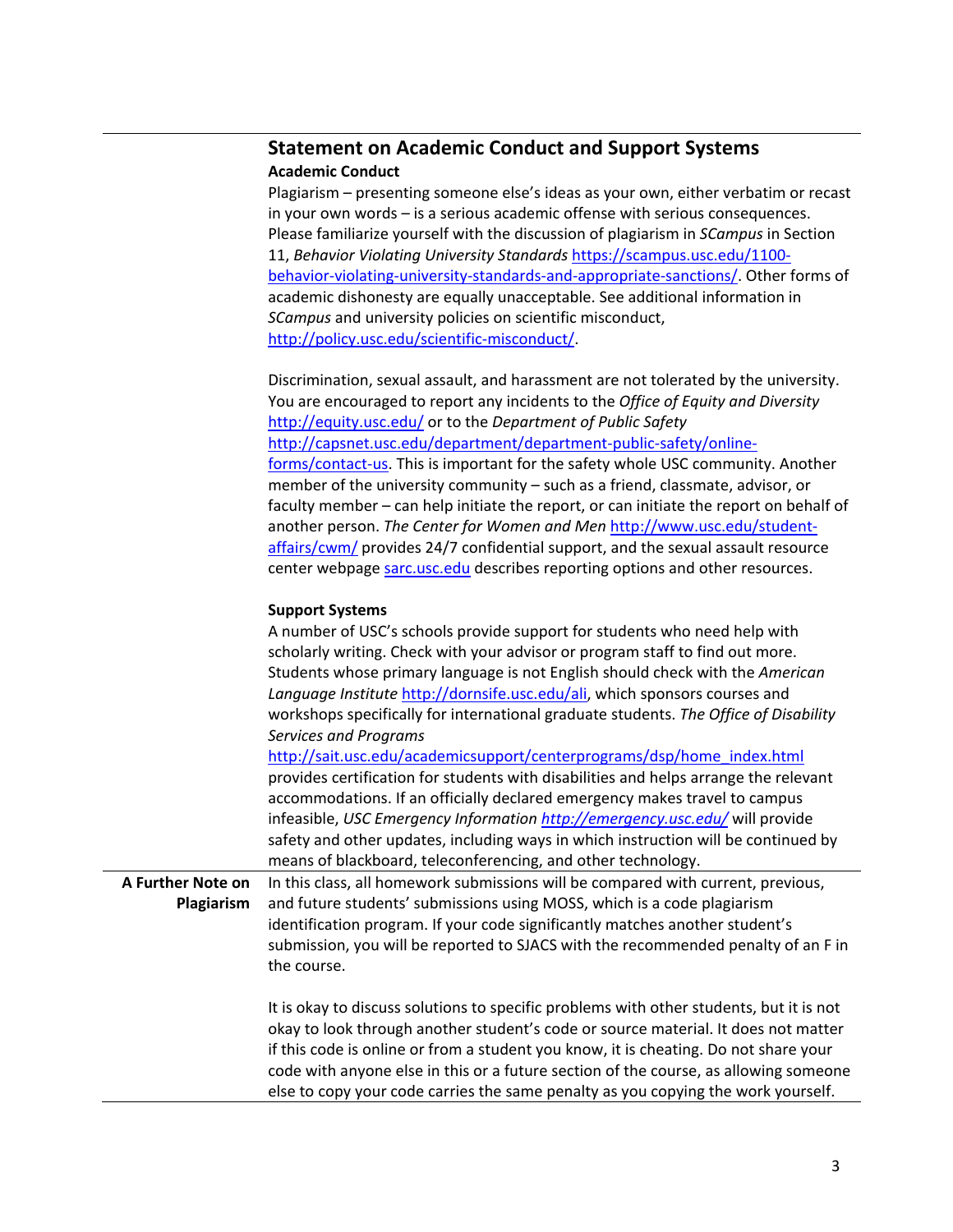# **Course Outline**

# **Week 1 Tuesday – Syllabus and Course Introduction**

- Survey of student and 3D animation experience
- Overview of course plan and objectives
- Autodesk Student Software and Licensing
- Lab Policies and Procedures
- Online resources: Highend3d.com, Learning-Maya.com, knowledge.autodesk.com, Lynda.com
- Supplemental learning resources and recommended reading

# **Reading**

Introduction to Maya – Chapter 1

# **Project**

Make an Autodesk account. Download and install Maya 2014 from Autodesk

# **Week 1 Thursday – Syllabus and Course Introduction**

- Introduction to the Maya GUI
- Configuring the user interface including hotkeys, interface color, marking menus, display modes, etc.
- Adjusting cameras, displays, and viewports
- Basic object creation
- Core 3D Concepts (XYZ, RGB)
- Cartesian Coordinates
- Right handed rule
- Basic 3D transforms (translation, rotation, scaling) and animation
- Maya's Online Help

### **Project**

Using the provided planets scene file, animate the orbit and revolution of each of the planets, moons around the solar system. Learn familiarity with the Maya interfaces, including object selection, navigation, setting animation keys, and basic transforms. Save the scene and submit it to blackboard.

# **Week 2 Tuesday – Creating a 3D scene from primitives**

- Further introduction to the Maya GUI
- Optimizing the interface for working efficiently
- Polygon components (vertices, edges, faces)
- Creating and editing geometry from primitives
- How modeling primitives relate to modern construction techniques
- Understanding form, function, and structure

# **Reading**

Introduction to Maya – Chapter 2

# **Project**

Cityscape (Week 1 of 7) - Create a metropolitan landscape from primitives and simple hierarchies. At least three separate building made with only polygon primitives, duplication, grouping, and parenting. Attempt to faithfully reproduce the most important details. See blackboard for specific details.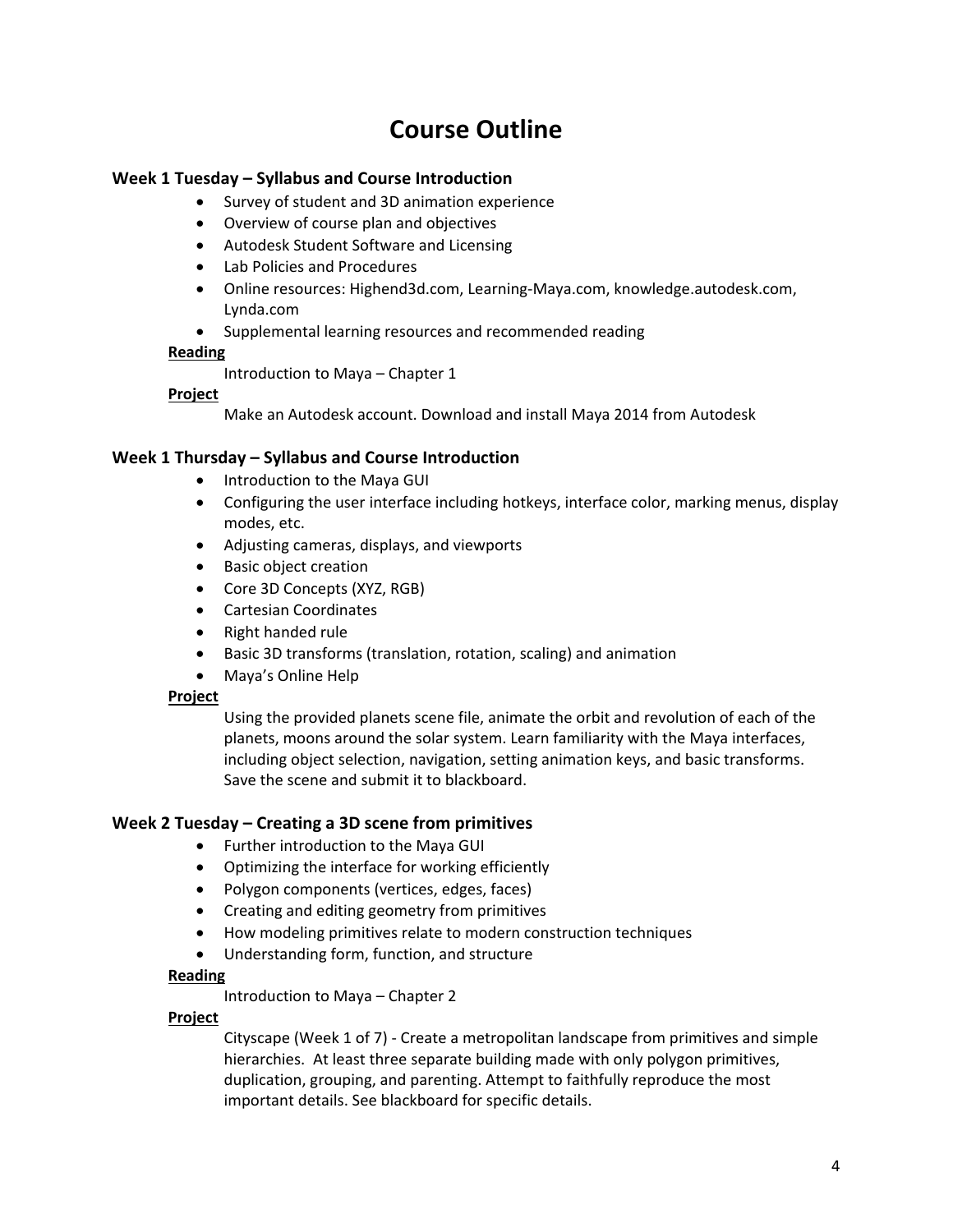# **Week 2 Thursday – Creating a 3D scene from primitives**

- Arrayed Duplication
- Groups and Hierarchies
- Parent nodes
- Offset transforms
- Duplication vs. Instancing

### **Project**

Cityscape (Week 1 of 7) – Continued

# **Week 3 Tuesday – Polygon mesh editing tools**

- Additive vs. subtractive modeling
- Manually manipulating component
- Selection strategies for selecting and isolating component transform
- Splitting polygons vs. deleting edges

### **Reading**

Introduction to Maya – Chapter 3

### **Project**

Cityscape (Week 2 of 7) - Populate the scene with at least three new sculpted polygon objects. These should complement the primitive models from the previous turn-in. For this phase of production we are focusing on sculpting through mesh editing techniques as detailed in class. One object should be a vehicle of some form. See blackboard for specific details.

### **Week 3 Thursday – Polygon mesh editing extrusion**

- Polygon extrusion
- Understanding the differences between tools and commands
- Using the show manipulator tool to influence and control extrusion
- Other hybrid tools (bevel, wedge, cut faces, etc)
- Building sample model from blueprint or technical reference

### **Project**

Cityscape (Week 2 of 7) – Continued

### **Week 4 Tuesday – Materials and Texturing**

- Overview of the rendering pipeline
- Fundamental formulas and math functions (normal, tangents, cosines)
- Defining nodes and attributes
- Introduction to materials and shading groups
- Basic rendering nodes and attributes
- Lambert shader
- Building off of lambert with phong and blinn shaders

### **Reading**

Introduction to Maya – Chapter 4

### **Project**

Cityscape (Week 3 of 7) - Assign materials to the objects with the scene. Use the material properties to convey the appropriate type of physical look for the various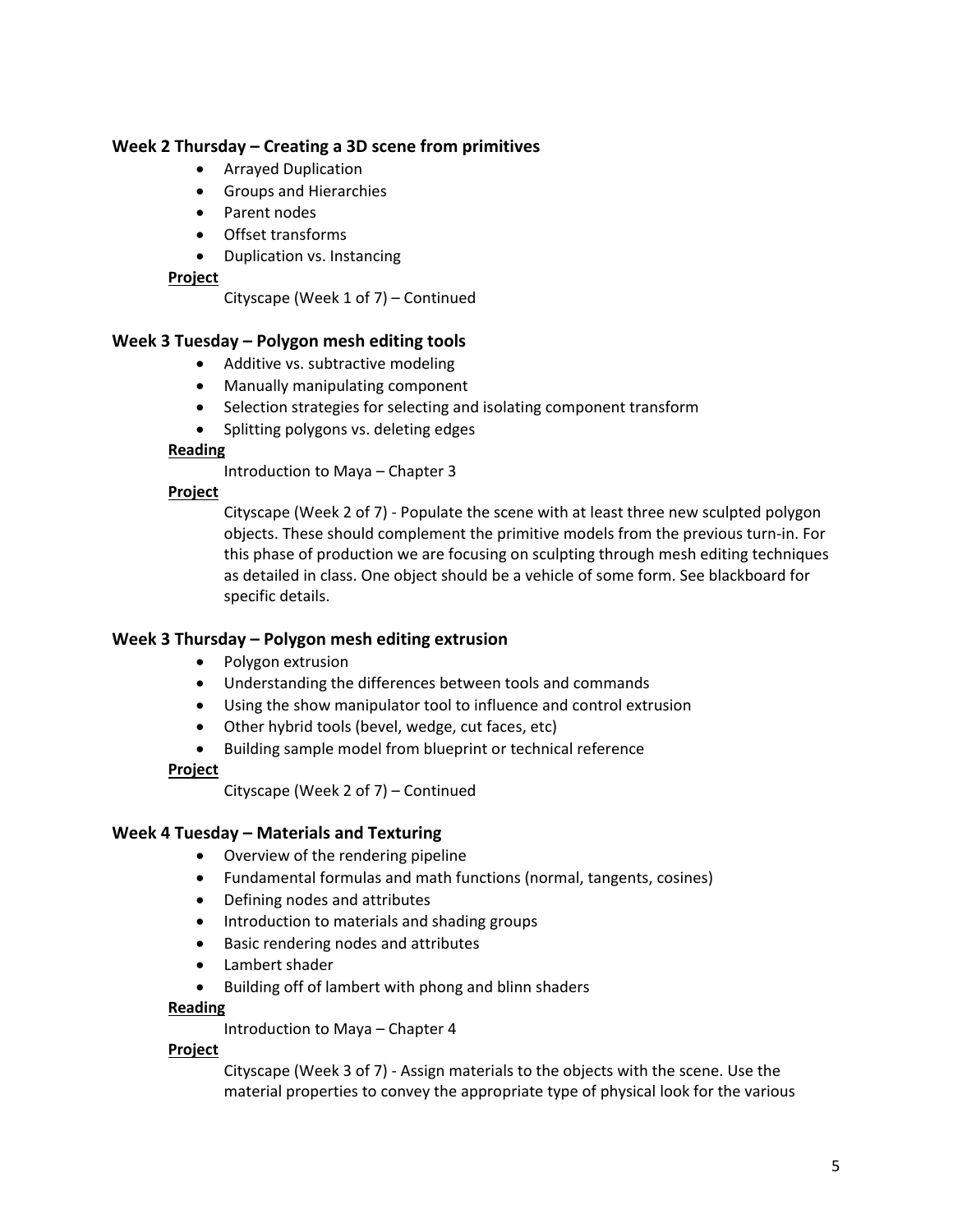surfaces in your scene. Stone, metal, glass, wood, earth, sky, plastic, marble, etc. Make sure to include at least three materials that have 'specular' shading properties, at least one surface shader, and at least one material that uses incandescence. See blackboard for specific details.

# **Week 4 Thursday – Basic Texturing**

- Introduction to textures
- Defining textures vs. materials
- Assigning textures to material attributes
- Texture nodes and utility nodes
- Sourced vs. procedural texture nodes and concepts for mathematically generated texturing.
- Understanding the four categories of shading nodes and how they work together to shape the rendered scene.

### **Project**

Cityscape (Week 3 of 7) – Continued

# **Week 5 Tuesday – Texturing and UV Coordinate Space**

- Understanding UV texture space
- Simple UV projection
- Similarities between manipulating UV coordinates and polygon components
- General workflow for UV unwrapping and export to image manipulation software.
- Best practices for solving texture wrapping problems on complex objects.

### **Reading**

Introduction to Maya – Chapter 5

### **Project**

Cityscape (Week 4 of 7) - Assign textures to the objects with the scene. A fully UV unwrapped vehicle or objects to support accurate texturing. Use the mesh projection tools and UV texture editor menus to manually alight and sort out any problem UV areas for clean texturing. Use image editing programs to make sourced textures for color, bump, specular, and incandescence attributes. See blackboard for specific details.

### **Week 5 Thursday – Texturing Pipeline and Texture Painting**

- Types of textures (color, specular, bump, and incandescence)
- Exporting UV template
- Creating textures using image manipulation software
- Techniques for layer based image manipulation
- Assigning textures to material attributes
- Reference libraries and resources for textures and materials

### **Project**

Cityscape (Week 4 of 7) - Continued

### **Week 6 Tuesday – Overview of cameras and optics**

- Overview of cameras, terms and techniques
- The mathematics of perspective in optics
- Industry standards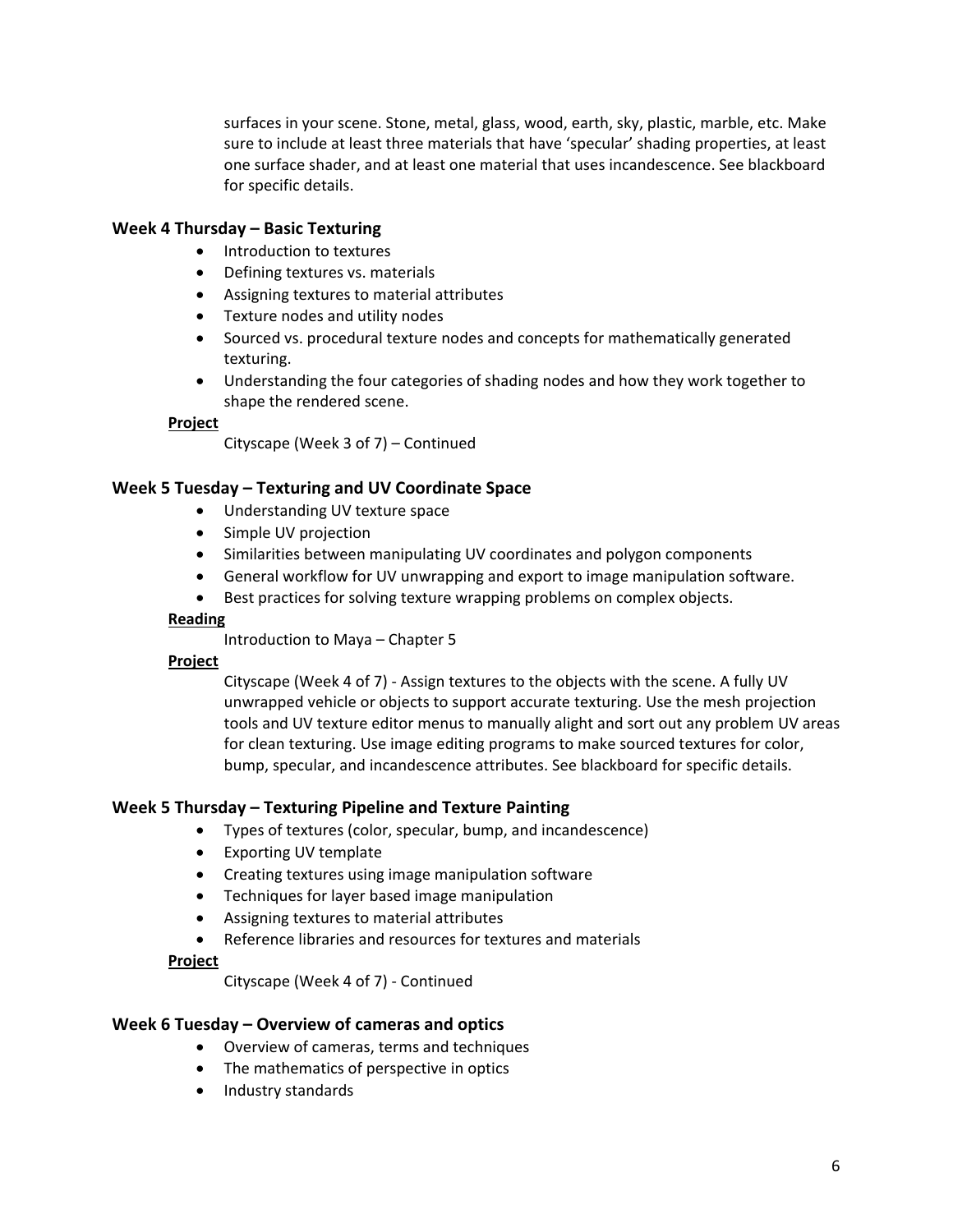- Maya's virtual camera and settings
- Camera setup
- Film gate, aperture, aspect ratio, lens focal length, angle of view, zoom vs. prime lenses, frame rate, and other standards
- Overview of camera history, manufacturers, and providers

# **Reading**

Introduction to Maya – Chapter 6

### **Project**

Cityscape (Week 5 of 7) – Setup a custom camera in Maya. Set it up with appropriate film gate, lens, and working settings. Use the camera's viewport as a director's viewfinder to layout and arrange the various assets of your city into the scene as a complex environment. See blackboard for specific details.

# **Week 6 Thursday – Cameras in 3D**

- Cinematography references
- Good and bad camerawork and composition
- Laying out and populating a 3D scene
- Animating a camera
- Graph editor curves
- The Five C's, Cinematography, Fundamental techniques for good camera work

### **Project**

Cityscape (Week 5 of 7) – Continued

# **Week 7 Tuesday – Lighting in 3D**

- The application of lighting in 3D
- Types of lights and their uses
- Comparing different 3D light objects (directional, spot, point, and area)
- Ray traced and depth mapped shadows
- Soft shadows, penumbra, falloff, and other phenomena
- Using the Render Settings window to prepare a scene for lighting
- Memory efficiency and pipeline specific differences of each renderer

# **Reading**

Introduction to Maya – Chapter 7

### **Project**

Cityscape (Week 6 of 7) - Light the scene to establish a specific mood. Lighting reference will help to achieve the best possible emotional context and exposure quality for the scene. Animate the camera so that it makes a well-controlled cinematic camera move. Choreograph the vehicle's animation so that it travels in relation to the camera through a 10 second shot. See blackboard for specific details.

# **Week 7 Thursday – Animating a vehicle**

- Review key framing techniques
- Animating with basic hierarchies
- Using parent child relationships to further enhance animation capabilities
- Techniques to produce better performance
- Animating props and cameras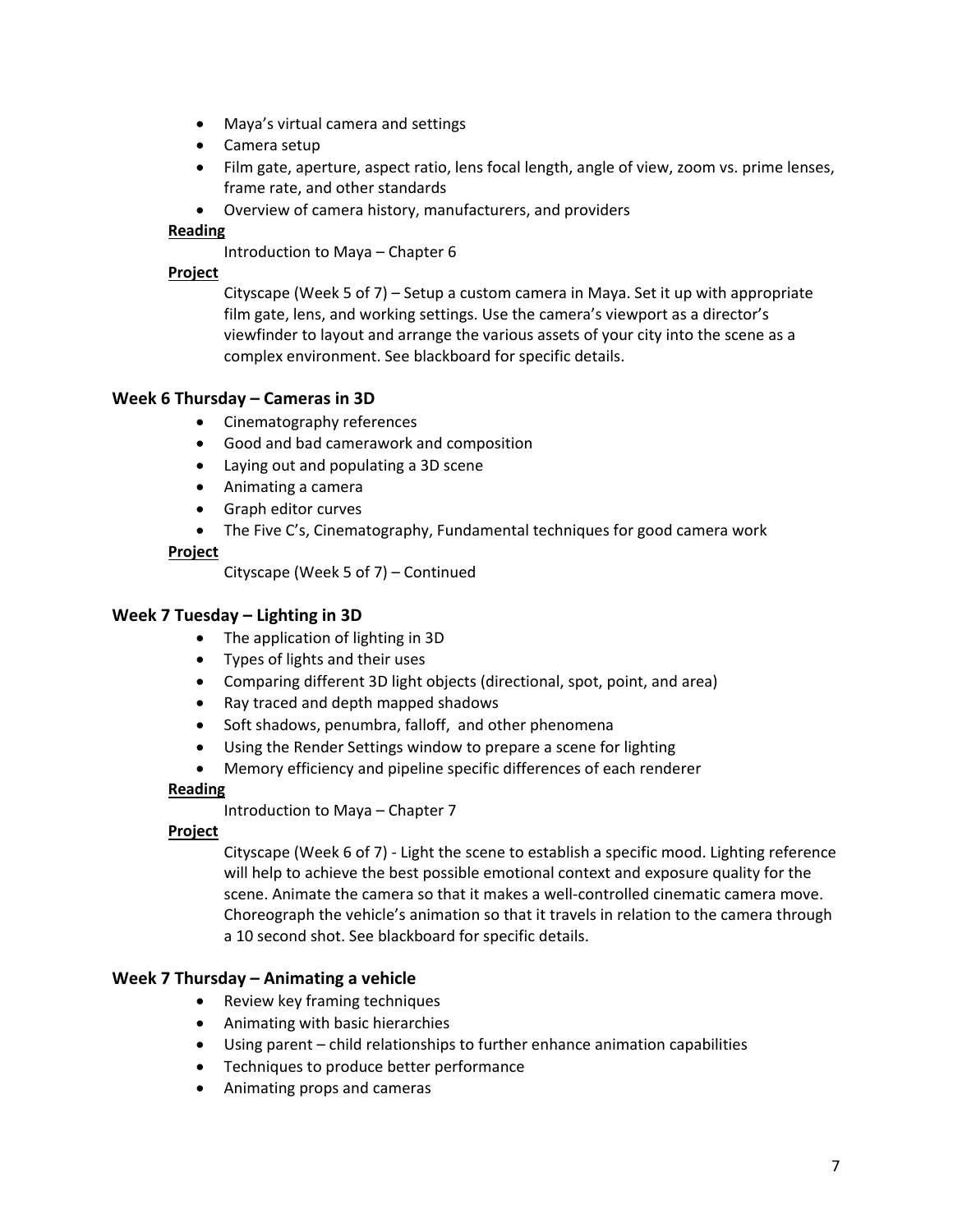• Using the Render Settings window to prepare a scene for render

# **Project**

```
Cityscape (Week 6 of 7) – Continued
```
# **Week 8 Tuesday – Rendering**

- Rendering image sequences from Maya
- Proper naming conventions (name.#.ext, etc.)
- Importing image sequences into post production and compositing programs
- Creating QuickTime movies
- Understanding compression codecs, quality, compression, file size
- Industry specific examples of why you only render image sequences (never render movie files!)

# **Reading**

Introduction to Maya – Chapter 8

# **Project**

Cityscape (Week 7 of 7) – Setup the animated scene for rendering. Render the scene out as a sequence of images and then import the sequence into the post compositing program for final QuickTime output. See blackboard for specific details.

# **Week 8 Thursday – History of 3D Computer Graphics**

- Why Tron is the most important movie in the history of mankind… or at least 3D
- How small steps created an industry
- The hurdles and limitations of early 3D
- Trace the major innovations of 3D and technology over the last 30 years, from early experiments through the modern production and business models of today.
- Mergers, acquisitions, trends, and the future

# **Project**

Cityscape (Week 7 of 7) – Continued

# **Week 9 Tuesday – NURBS Overview**

- Non-Uniform Rational B-Spines
- Curve based modeling within the scope of production
- NURBS in contrast to polygons
- Modeling concepts and workflow for NURBS
- Defining NURBS and NURBS components
- Control Vertices, Control Hulls, Curve Degree, Spans/Sections
- Making sense of NURBS mathematics (#CVs = Degree + #Spans)
- Advantages to NURBS in modern production

# **Reading**

Introduction to Maya – Chapter 9

# **Project**

Chess Animation (Week 1 of 3) – Add image planes to your profile orthographic cameras as modeling reference. Use NURBS curves to define the profile and contours for the objects. Use curve editing and surfacing operations to build out the shape of the chess pieces in NURBS. Then convert to polygons for any remaining detailing. Build at least two different chess pieces using NURBS and/or polygon techniques. See blackboard for specific details.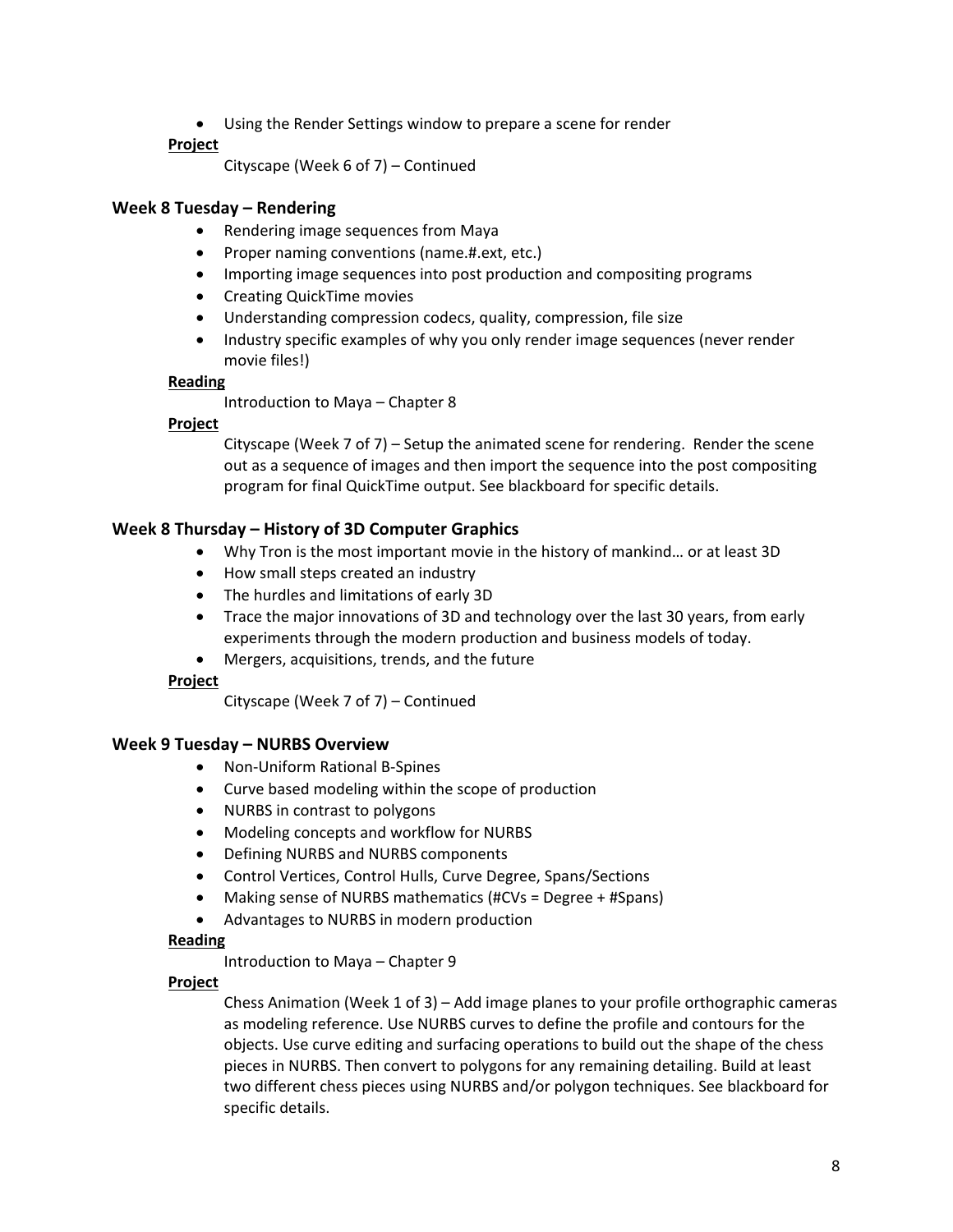# **Week 9 Thursday – NURBS and spline-based modeling**

- Working with NURBS Curves
- Curve editing, Attachment, Detachment, and Rebuilding
- Uniform vs. Non-Uniform curves
- Converting curves into surfaces
- Using revolve to form the chess shape from a profile
- Best practices for NURBS to polygon conversion
- Boolean modeling techniques
- Construction history
- Essential steps to prepare a character model for animation

#### **Project**

Chess Animation (Week 1 of 3) – Continued

### **Week 10 Tuesday – Basic character setup**

- Non-linear deformers
- Curve, Bend, Twist, Wave, Sine, Squash
- Understanding deformation order
- Approaches for restructuring the deformation order for proper performance behavior
- Hierarchies for animation

#### **Reading**

Introduction to Maya – Chapter 10

#### **Project**

Chess Animation (Week 2 of 3) – Clean up the models for animation. Use animation deformers to enable the models to perform as necessary for the animation sequence that is to follow. Begin animating at least two of the chess pieces through a 5 - 10 second animation. See blackboard for specific details.

### **Week 10 Thursday – Advanced character setup concepts**

- Advanced controller setups
- Adding custom attributes to Maya nodes
- Driving automation by connecting attributes
- Input and Outputs, and the connection editor

### **Project**

Chess Animation (Week 2 of 3) – Continued

### **Week 11 Tuesday – Animating a simple character**

- Planning a performance
- The importance of acting out a performance
- Key framing tools and techniques
- Using the Graph Editor
- The relationship between motion curves and nuances of movement
- Understanding motion curves, keys, and tangents

#### **Reading**

Introduction to Maya – Chapter 11

### **Project**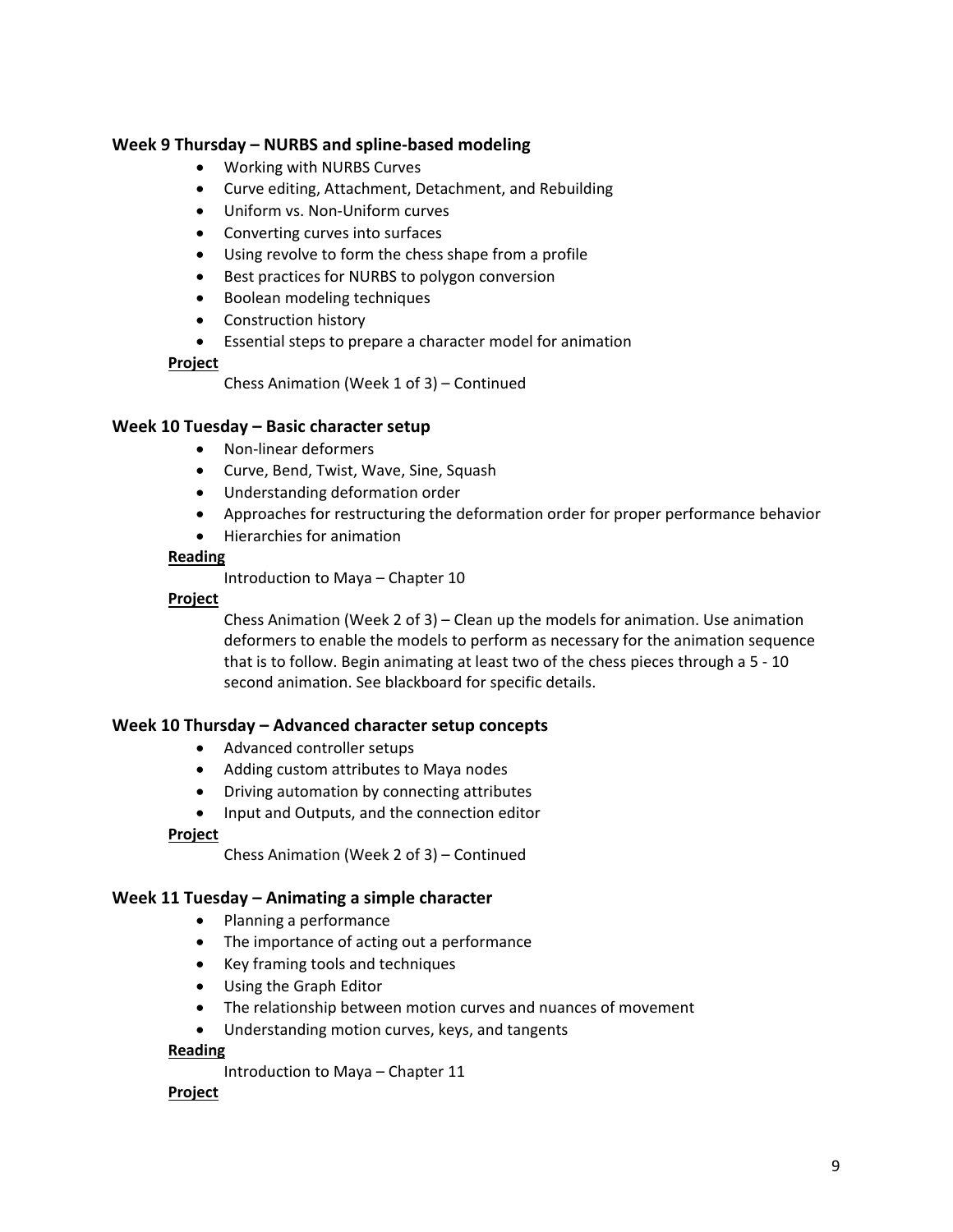Chess Animation (Week 3 of 3) - Finish animating the chess pieces and render the scene using the same procedures as we used at the end of the previous project. See blackboard for specific details.

# **Week 11 Thursday – Refining the performance**

- Refining and further developing an animation
- Isolating erroneous movement behavior
- Fine tuning the timing and performance
- More Graph Editor

# **Project**

Chess Animation (Week 3 of 3) – Continued

# **Week 12 Tuesday – The Final Project**

- Solve any animation problems with the Chess Animation
- Adding texture to a deforming character mesh
- Lighting for animation
- Discuss the Final Project
- Overview of the remaining timeline for the class

# **Reading**

Introduction to Maya – Chapter 12

# **Project**

Final Project: Discuss the final project. Final project listed at bottom of syllabus. Also see blackboard for specific details. Due at the start of our Finals Week class session. In-class screening and critique will follow. Progress checks will be due each week.

# **Week 12 Thursday – Posing a character**

- Animating a full human character using a pre-rigged character rig
- Setting motion keys across arrays of joints and skeletons
- The importance of pose in expressing character personality
- Blocking in a performance

# **Project**

Continue Final Project.

# **Week 13 Tuesday – Animating a character**

- IK Inverse Kinematics
- FK Forward Kinematics
- Understanding the fundamental differences between animating IK and FK hierarchies.
- How and where to apply IK and FK to movement and articulation problems
- Working with a rig

### **Project**

Final Project Proposals Due & Progress Check

# **Week 13 Thursday – Advanced Rendering topics**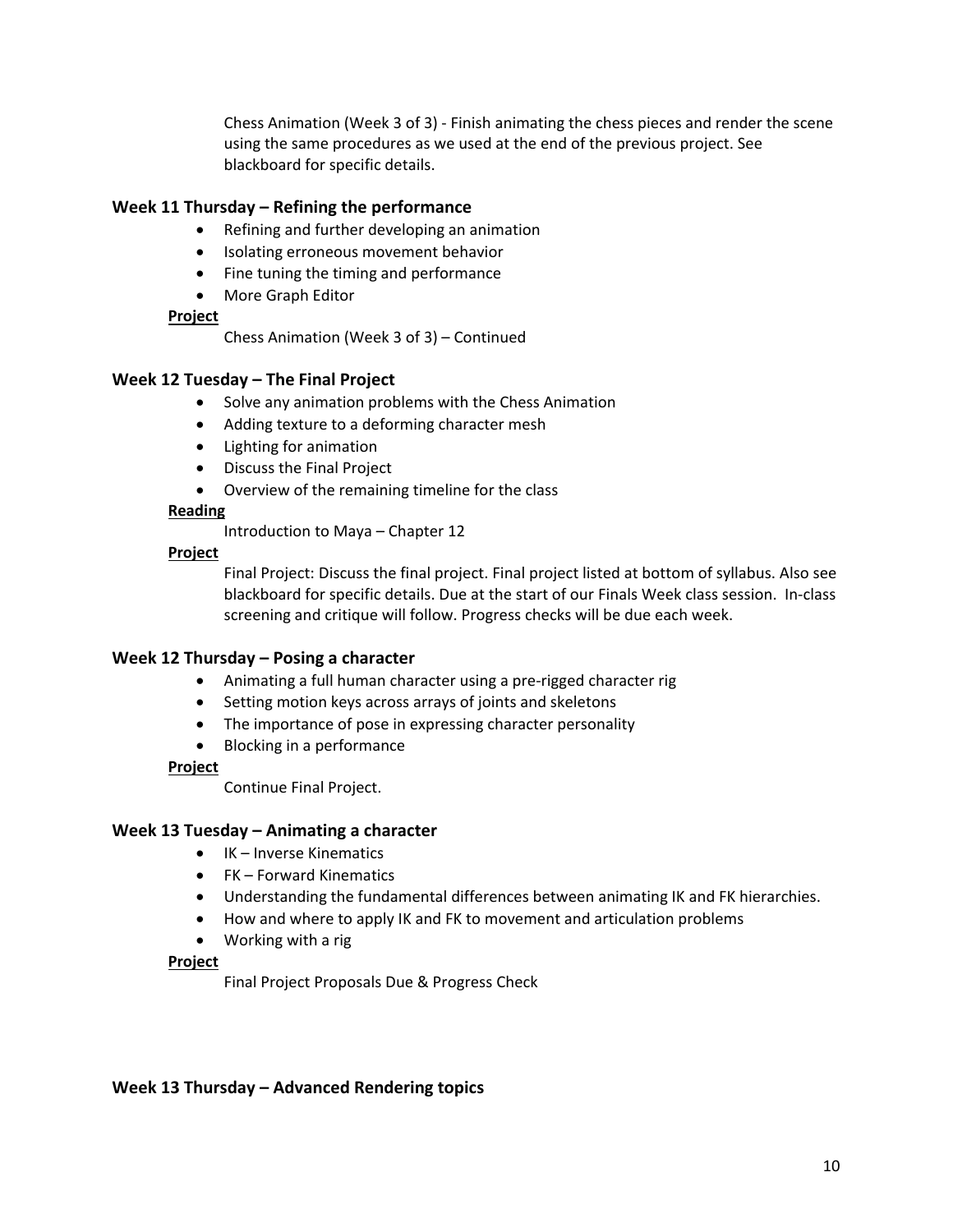- Batch Rendering
- Command line rendering
- Rendering across multiple machines
- Networked, farmed, and distributed rendering
- Types of renderers

### **Project**

Continue Final Project.

# **Week 14 Tuesday – Comparing Mental Ray, Arnold, VRay and other Rendering Special Topics**

- Differences between the software and Mental Ray renderer
- Mental Ray Pipeline and Workflow
- Arnold Pipeline and Workflow
- VRay Pipeline and Workflow
- Renderman Pipeline and Workflow
- Final gathering
- Global Illumination
- Image based lighting (IBL) and High Dynamic Range Images (HDRI)

### **Project**

Continue Final Project.

### **Week 14 Thursday – Dynamics and Particles**

- Particle processing and scene setup
- Types of particles
- Fields, physics properties, and methods for achieving effects
- Materials and refining look

### **Project**

Continue Final Project

# **Week 15 Tuesday – Final Project Viewing**

- Viewing of Final Projects
- In class critique

### **Week 15 Thursday – Final Exam Review Day**

• Review slides

### **Final Exam – (See schedule of classes)**

All students must attend Final Exam session!

### **Final Project:**

Due Date: At start of Final Exam Session **See schedule of classes**

Must be submitted onto Blackboard by due date.